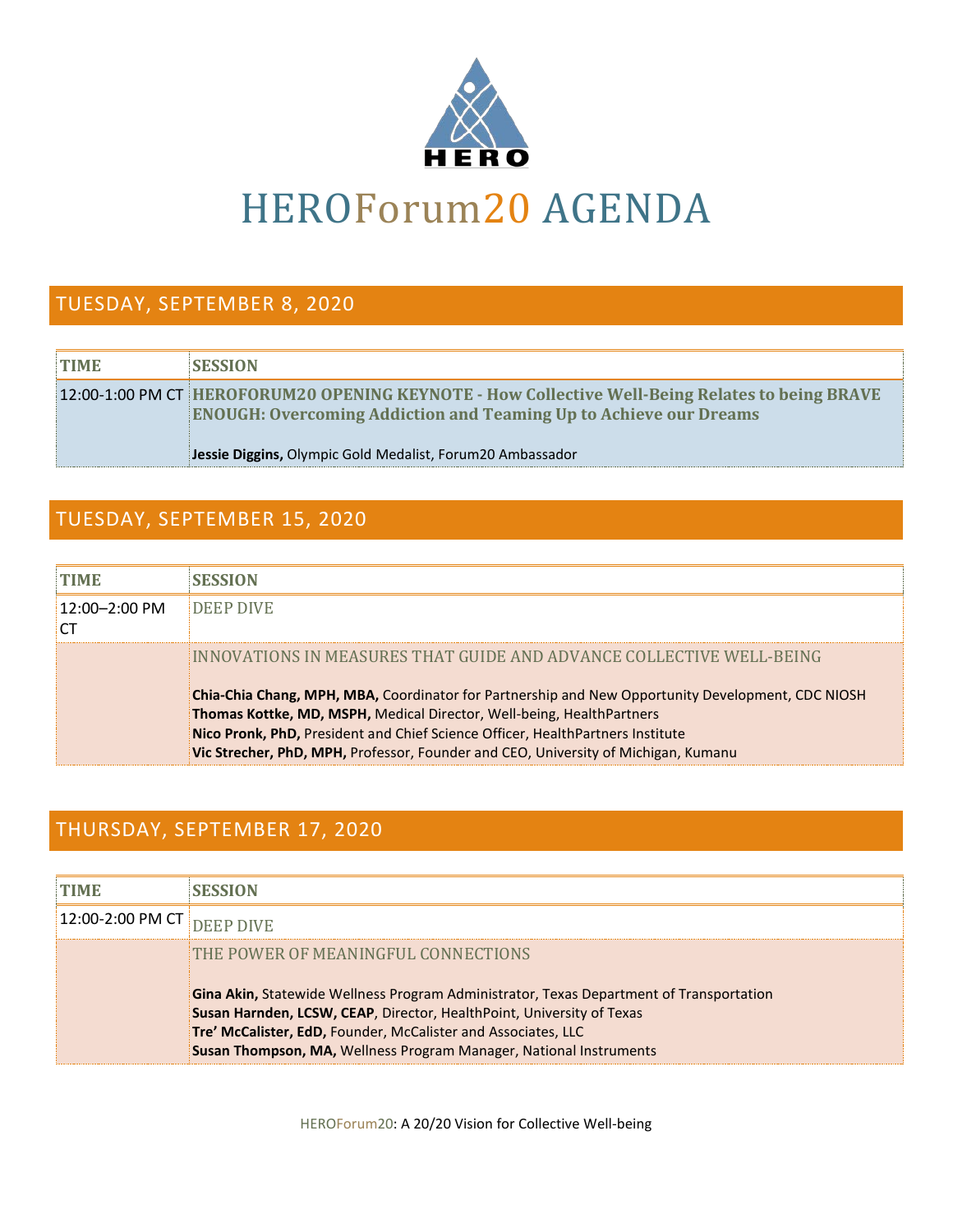

## WEDNESDAY, SEPTEMBER 23, 2020

| <b>TIME</b>                   | <b>SESSION</b>                                                                                                                                                                                                                                                                                                    |
|-------------------------------|-------------------------------------------------------------------------------------------------------------------------------------------------------------------------------------------------------------------------------------------------------------------------------------------------------------------|
| 10:00-11:00 AM<br><b>CT</b>   | <b>GENERAL SESSION - COLLECTIVE WELL-BEING: FROM CONCEPT TO APPLICATION IN A</b><br><b>TIME OF CRISIS AND DISCORD</b><br>David Hunt, Community Organizing Consultant, David Hunt & Associates                                                                                                                     |
|                               | Cara McNulty, DPA, President, Aetna Behavioral Health<br>Carley Riley, MD, MPP, MHS, Assistant Professor in the Department of Pediatrics and Attending Physician,<br>Division of Critical Care Medicine, Cincinnati Children's Hospital Medical Center within the University of<br>Cincinnati College of Medicine |
| 11:10 AM-12:10<br><b>PMCT</b> | BREAKOUT - BUILDING BRIDGES: ADVANCING WELL-BEING THROUGH COLLABORATION                                                                                                                                                                                                                                           |
|                               | Colleen Faltus, MS, CPT, Onsite Well-being Program Coordinator, WebMD Health Services<br>Jesse Gavin, MA, CCWS, Senior Wellness Manager, Baylor College of Medicine<br>Lisa Nichols, Community Health AVP, Intermountain Healthcare                                                                               |
|                               | Dexter Shurney, MD, MBA, MPH, Chief Medical Officer and Senior Vice President, Zipongo                                                                                                                                                                                                                            |
| 11:10 AM-12:10<br>PM CT       | BREAKOUT - THE ASSOCIATE PROMISE AND BAIRD'S WELL-BEING JOURNEY                                                                                                                                                                                                                                                   |
|                               | Rebecca Kestly, Well-Being Program Manager, Baird<br>Kate Scherkenbach, MILR, CEBS, Total Rewards Manager, Baird<br>Erin Seaverson, MPH, Senior Director of Research and Evaluation, StayWell, part of WebMD Health Services                                                                                      |
| 11:10 AM-12:10<br><b>PMCT</b> | BREAKOUT - WHAT'S PURPOSE GOT TO DO WITH IT? CATALYZING CONNECTION/RESULTS                                                                                                                                                                                                                                        |
|                               | Elizabeth Finkle, MPH, CHES, TWCC, Director of Employee Health and Well-being, University of Delaware<br>Kate Sommerfeld, MPA, President, ProMedica<br>Ian Stuart, MA, Director of Learning and Development, Coursera                                                                                             |
|                               | Eric Zimmerman, MBA, MPH, Chief Innovation Officer and Chief Commercialization, Kumanu Inc.                                                                                                                                                                                                                       |
| 11:10 AM-12:10<br><b>PMCT</b> | BREAKOUT - COMMUNICATING A WELLNESS PROGRAM'S VALUE: THE DEVELOPMENT OF A<br><b>DASHBOARD</b>                                                                                                                                                                                                                     |
|                               | Kristi Jenkins, PhD, MPH, Research Program Manager, MHealthy, University of Michigan                                                                                                                                                                                                                              |
|                               | BREAKOUT - CREATING STABILITY FOR VULNERABLE EMPLOYEE GROUPS AT UNIVERSITY OF<br><b>MICHIGAN</b>                                                                                                                                                                                                                  |
|                               | Ashley Weigl, MSW, MPH, Associate Director of Health Risk Reduction Services, MHealthy                                                                                                                                                                                                                            |
| 11:10 AM-12:10                | BREAKOUT - IMPROVING THE WELL-BEING OF PEOPLE WITH DIABETES: REDUCING DIABETES                                                                                                                                                                                                                                    |
| <b>PMCT</b>                   | <b>DISTRESS</b>                                                                                                                                                                                                                                                                                                   |
|                               | Andrea Coviello, MD, CMO, Orthus Health                                                                                                                                                                                                                                                                           |
|                               | BREAKOUT - TAKE CHARGE OF YOUR HEALTH AND THRIVE: SUPPORTING DIABETES<br><b>MANAGEMENT</b>                                                                                                                                                                                                                        |
|                               | Cristin Cooney, MEd, MS, MCHES, CTTS, CWWM, Director of Workforce Wellbeing, Atlantic Health System<br>Antell Mitchell-James, Director of Total Rewards and Shared Services, Atlantic Health System                                                                                                               |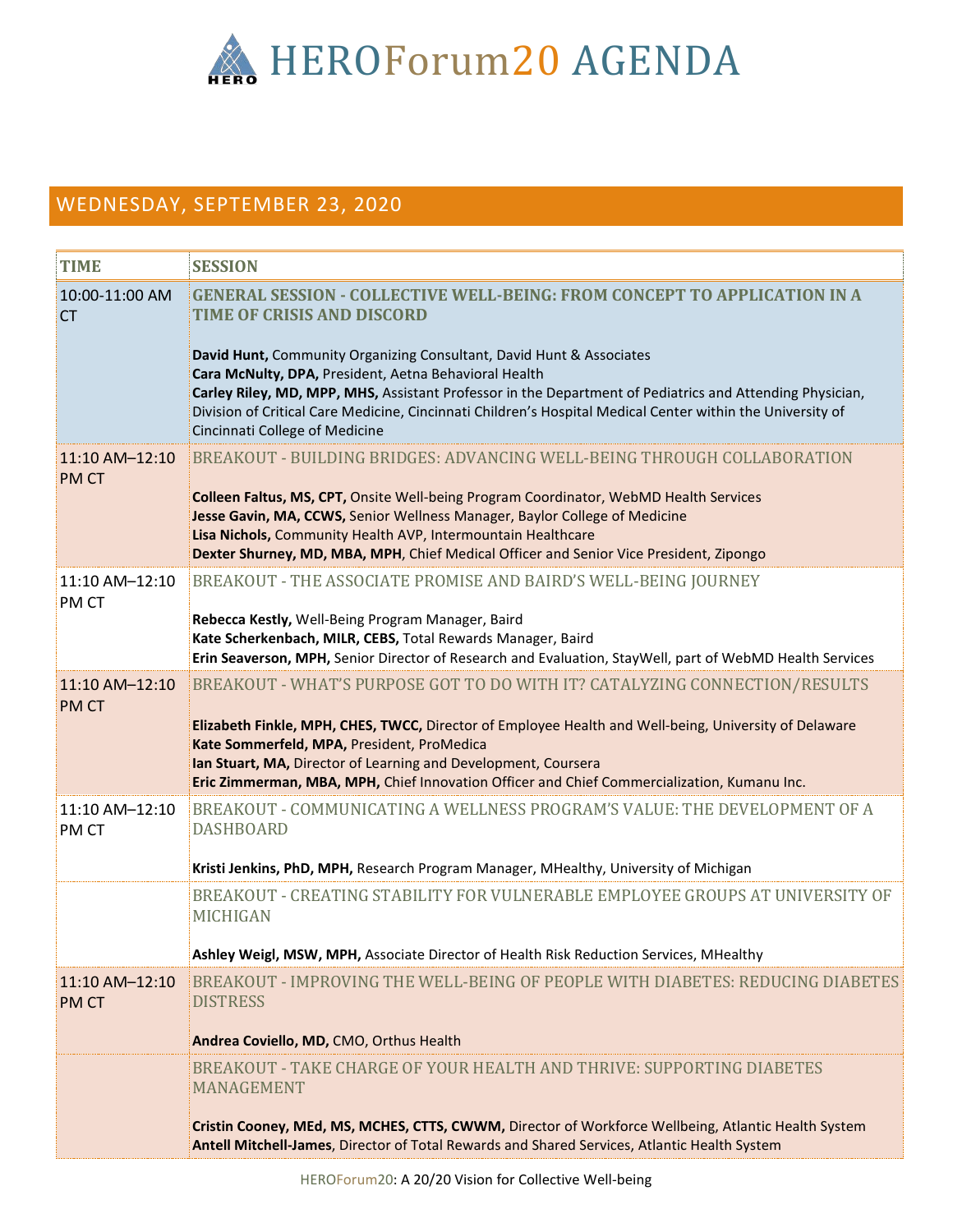

## WEDNESDAY, SEPTEMBER 23, 2020

| <b>TIME</b>            | <b>SESSION</b>                                                                                                                                                                                                                                                                                                                                                                                                                       |
|------------------------|--------------------------------------------------------------------------------------------------------------------------------------------------------------------------------------------------------------------------------------------------------------------------------------------------------------------------------------------------------------------------------------------------------------------------------------|
| 12:10-1:00 PM CT BREAK |                                                                                                                                                                                                                                                                                                                                                                                                                                      |
| 1:00-2:00 PM CT        | <b>GENERAL SESSION - PERCEIVED ORGANIZATIONAL SUPPORT: LESSONS FROM THE DUAL</b><br><b>PANDEMICS OF COVID-19 AND RACISM</b><br>Robert Eisenberger, PhD, Professor of Psychology and Management, University of Houston<br>Lakshmi Iyer, MPP, MSW, Associate Director, FSG<br>Michelle Mancuso, MPH, Senior Manager, Workforce Wellness, Kaiser Permanente                                                                             |
| 2:10-3:10 PM CT        | BREAKOUT - EMPLOYEES SPEAK: DEEP DIVE INTO WORKPLACE INSPIRATION AND EMPLOYEE<br><b>HEALTH</b><br>Lynn Clement, MPH, Executive Vice President, KJT Group<br>Julia Maier, PhD, Senior Analytics Associate, KJT Group                                                                                                                                                                                                                  |
| 2:10-3:10 PM CT        | BREAKOUT - BEST PRACTICE DATA IN WELL-BEING: LEARNING FROM GLOBAL AWARDS<br><b>WINNERS</b><br>Amie Hankel, Managing Director, Global Prairie<br>Wolf Kirsten, MSc, Co-Founder and Co-Director, Global Centre for Healthy Workplaces<br>Joseph Leutzinger, PhD, Founder and Principal, Health Improvement Solutions                                                                                                                   |
| 2:10-3:10 PM CT        | BREAKOUT - GOOD HEALTH IS GOOD BUSINESS: COMMUNITY COLLABORATIONS AT WORK<br>Kim Fremont Fortunato, JD, President, Campbell Soup Foundation<br>Emily Yu, MBA, Managing Director, Partnerships, de Beaumont Foundation                                                                                                                                                                                                                |
| 2:10-3:10 PM CT        | BREAKOUT - USING A UNIVERSITY COLLECTIVE WELL-BEING ASSESSMENT TO IMPROVE<br><b>COMMUNITY WELLNESS</b><br>Amber Garrard, Senior Manager, Yale Office of Sustainability<br>Lisa Kimmel, MS, RD, CDN, Director of Wellness and Education, Yale University<br>Brita Roy, MD, MPH, MHS, Assistant Professor of Medicine and Epidemiology and Director of Population<br>Health, Yale Schools of Medicine and Public Health, Yale Medicine |
| 2:10-3:10 PM CT        | BREAKOUT - CRACKING THE CODE FOR BEHAVIORAL CHANGE TO DEFEAT CHRONIC PAIN<br>Katie Kirkland, Director of Benefits, Southern Company<br>Jeff Krauss, MD, Chief Medical Officer, Hinge Health                                                                                                                                                                                                                                          |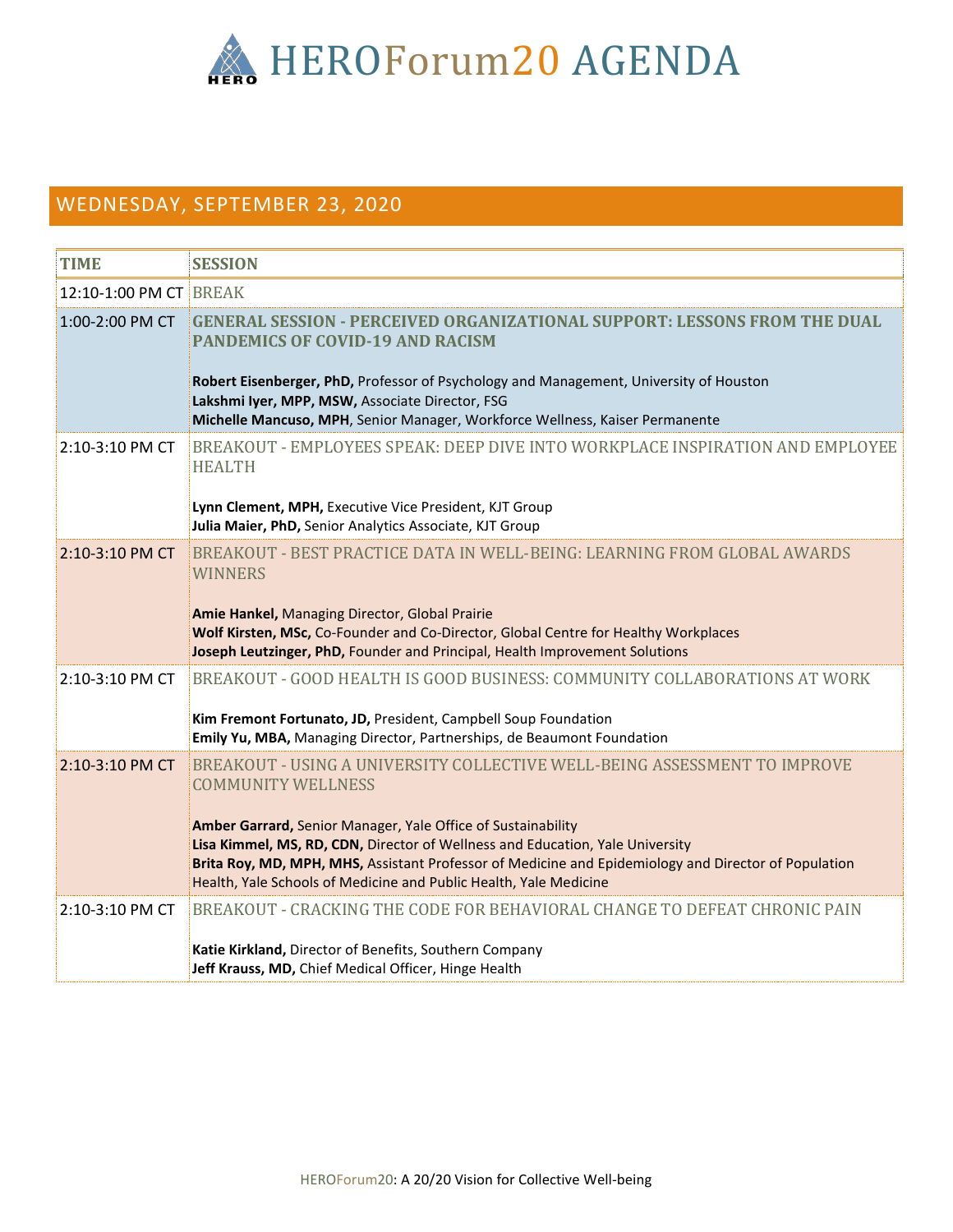

#### THURSDAY, SEPTEMBER 24, 2020

| <b>TIME</b>                   | <b>SESSION</b>                                                                                                                                                                                                                                                                                                                                                                                                                                                                                                                                                                                            |
|-------------------------------|-----------------------------------------------------------------------------------------------------------------------------------------------------------------------------------------------------------------------------------------------------------------------------------------------------------------------------------------------------------------------------------------------------------------------------------------------------------------------------------------------------------------------------------------------------------------------------------------------------------|
| 10:00-11:00 AM<br><b>CT</b>   | <b>GENERAL SESSION - TOWARD A RACIALLY JUST WORKPLACE: A BETTER APPROACH TO</b><br><b>DIVERSITY EFFORTS</b><br>Maria Dee, Executive Director of Workforce Well-being, Kaiser Permanente<br>Sara Johnson, PhD, Co-President & CEO, Pro-Change Behavior Systems, Inc.<br>Laura Roberts, PhD, Professor of Practice, University of Virginia Darden School of Business                                                                                                                                                                                                                                        |
| 11:10 AM-12:10<br><b>PMCT</b> | BREAKOUT - USING STATEGIC PLANNING TO CONNECT WORKSITE WELL-BEING TO BUSINESS<br><b>OBJECTIVES</b><br>Jessica Grossmeier, PhD, MPH, Vice President of Research, HERO<br>Patty Purpur de Vries, MS, Director of Strategy, Outreach and Innovation, Stanford's BeWell Program                                                                                                                                                                                                                                                                                                                               |
| 11:10 AM-12:10<br><b>PMCT</b> | BREAKOUT - EVIDENCE-BASED CULTURE OF HEALTH & LEADERSHIP: FOUR<br><b>IMPLEMENTATIONS FOR CONNECTEDNESS</b><br>Joel Bennett, PhD, CWP, CEO, OWLS<br>Paul Courtois, MBA, MSW, Site Leader, Owens Corning<br>Ruth Gassman, PhD, Executive Director and Senior Scientist, Indiana University, School of Public Health<br>Rachel Kopke, PhD, Assistant Superintendent of Special Education and Early Childhood, Monroe County<br>Intermediate School District<br>Brittany Linde, PhD, Wellness Manager, Andrews Distributing Company<br>Shannon Thorsell, Director, Human Resources Business Partner, StayWell |
| 11:10 AM-12:10<br>PM CT       | BREAKOUT - MONEY MATTERS - ENHANCING FINANCIAL WELL-BEING ON CAMPUS<br>Elizabeth Click, DNP, ND, RN, CWP, Medical Director, Case Western Reserve University<br>Mary Ann Dobbins, MEd, Wellness Manager, Case Western Reserve University                                                                                                                                                                                                                                                                                                                                                                   |
| 11:10 AM-12:10<br><b>PMCT</b> | BREAKOUT - ENHANCING SOCIETAL WELL-BEING: TAPPING INTO THE WISDOM OF CROWDS<br>Chris Goldsmith, SPHR, CCP, CEBS, Vice President and Senior Consultant, Segal<br>Kelly Jones, Senior Vice President, Segal                                                                                                                                                                                                                                                                                                                                                                                                 |
| 11:10 AM-12:10<br><b>PMCT</b> | BREAKOUT - DRIVING ACCESS TO COMMUNITY SUPPORT & CONNECTION THROUGH COACH-<br><b>LIKE CONVERSATIONS</b><br>Michael Arloski, PhD, PCC, NBC-HWC, CEO and Founder, Real Balance Global Wellness Services, Inc.                                                                                                                                                                                                                                                                                                                                                                                               |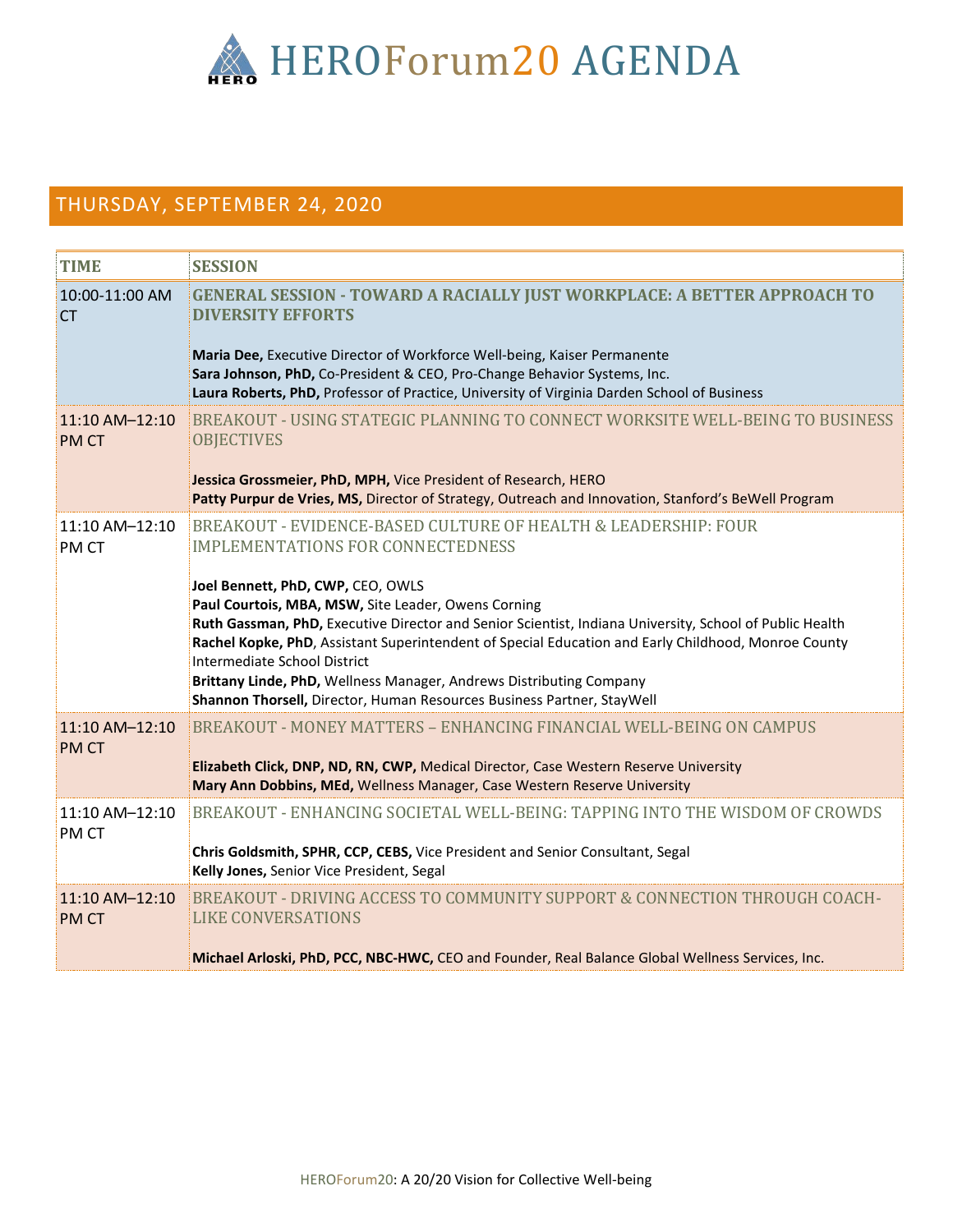

## THURSDAY, SEPTEMBER 24, 2020

| <b>TIME</b>            | <b>SESSION</b>                                                                                                                                                                                                                                                                                                                                                                              |
|------------------------|---------------------------------------------------------------------------------------------------------------------------------------------------------------------------------------------------------------------------------------------------------------------------------------------------------------------------------------------------------------------------------------------|
| 12:10-1:00 PM CT BREAK |                                                                                                                                                                                                                                                                                                                                                                                             |
| 1:00-2:00 PM CT        | <b>GENERAL SESSION - COLLECTIVE WELL-BEING AND SOCIAL IMPACT: EXEMPLARY CASE</b><br><b>STUDIES</b><br>Janis Davis-Street, MA, MS, EdD, CHES, Associate Manager, Health and Productivity, Chevron<br>Pam Hymel, MD, MPH, Chief Medical Officer, Disney<br>Shane Jackson, MBA, President, Jackson Healthcare<br>Seth Serxner, PhD, MPH, Chief Health Officer and SVP Population Health, Optum |
| 2:10-3:10 PM CT        | BREAKOUT - GLOBAL WELL-BEING AT ADOBE: SUCCESS THROUGH A COMMUNITY APPROACH<br>Mary Kay Gilhooly, MS, Global Well-being Senior Program Manager, Adobe<br>D'Ann Whitehead, PsyD, Partner, Mercer                                                                                                                                                                                             |
| 2:10-3:10 PM CT        | BREAKOUT - WORKING AND CAREGIVING: AN OPPORTUNITY TO BUILD A CARING CULTURE<br>Geri Baumblatt, MA, Co-Founder, Difference Collaborative<br>Jonathan Lewis, Director of People Operations, Storable<br>Michael Walsh, Founder and CEO, Cariloop                                                                                                                                              |
| 2:10-3:10 PM CT        | BREAKOUT - ADVANCING MENTAL HEALTH AND WELL-BEING AT KAISER PERMANENTE IN<br>UNCERTAIN TIMES: BUILDING A RESILIENT, THRIVING WORKFORCE<br>Maria Dee, Executive Director, Workforce Wellbeing, Kaiser Permanente<br>Jerry O'Keefe, LMFT, CEAP, National Director, EAP Services, Kaiser Permanente                                                                                            |
| 2:10-3:10 PM CT        | BREAKOUT - IT'S A JUNGLE OUT THERE: FIND YOUR PATH TO WELL-BEING<br>Christine Muldoon, MBA, Vice President of Marketing and Strategy, WebMD Health Services<br>Morgan White, CHES, Senior Product Advisor, National Rural Electric Cooperative Association (NRECA)                                                                                                                          |
| 2:10-3:10 PM CT        | BREAKOUT - AN ORGANIZATIONAL AND ENVIRONMENTAL APPROACH FOR ENHANCED<br><b>MENTAL WELL-BEING</b><br>Wolf Kirsten, MSc, Co-Founder and Co-Director, Global Centre for Healthy Workplaces<br>Christina Stevens, MPH, Team Lead in Health Promotion Services, Chevron                                                                                                                          |